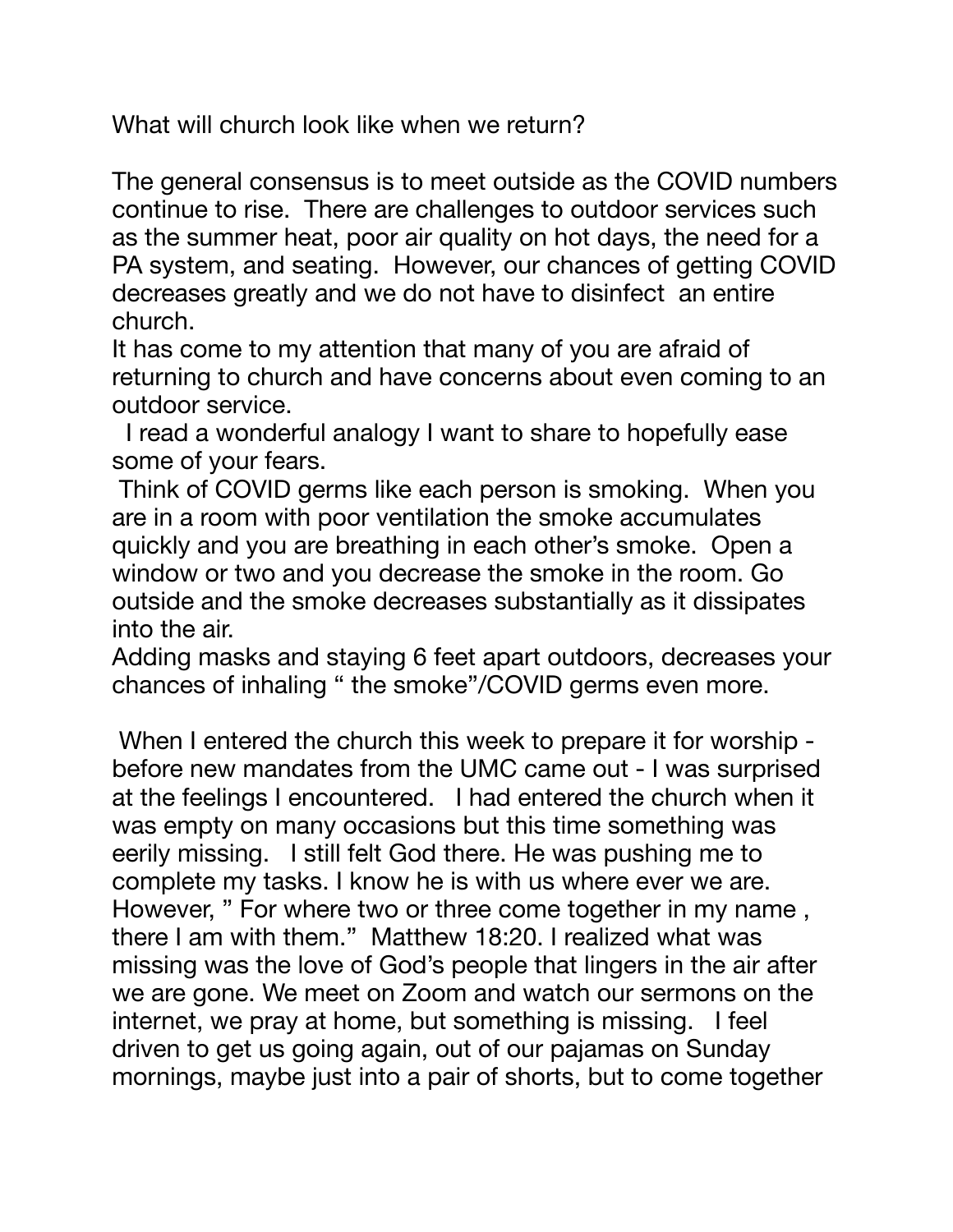in Jesus name to make us strong and face our fears together, SAFELY! and to spread that love into our communities again.

The numbers of COVID cases is increasing in some "hotspots" across North Carolina, however, as I continue to monitor the case numbers in our zip codes there have been only a few added cases. For example, the Brown Summit zip code of 27214 has had 1 death since this began and the June numbers are as follows 6/9 - 18, 6/14 - 24, 6/18 - 31 and 6/30 - 40 cases. A slow rise but not a big jump in numbers. The number of deaths due to COVID are continuing to decrease across the country, the primary age of sick individuals is now under 50 years of age and their cases are usually mild cases.

 I struggle with my own fears during this pandemic, yet, God reminds me frequently through out his word "Fear not. " How do we overcome that fear, or the fear of unknowingly giving the disease to a high risk individual. We pray and ask God to guide us. If you feel driven as I do, and confident that following the guidelines will keep you safe, please join us at our first outdoor service. If you pray and the Holy Spirit continues to say stay at home, do so.

 What will church look like when we return? Friendship and Brown Summit church board members have met several times to discuss the safety of our sanctuaries. Each church has their own special needs according to congregation and architectural design of the churches.

Remember you attend services at your Own Risk we have followed CDC and the UMC guidelines for your safety .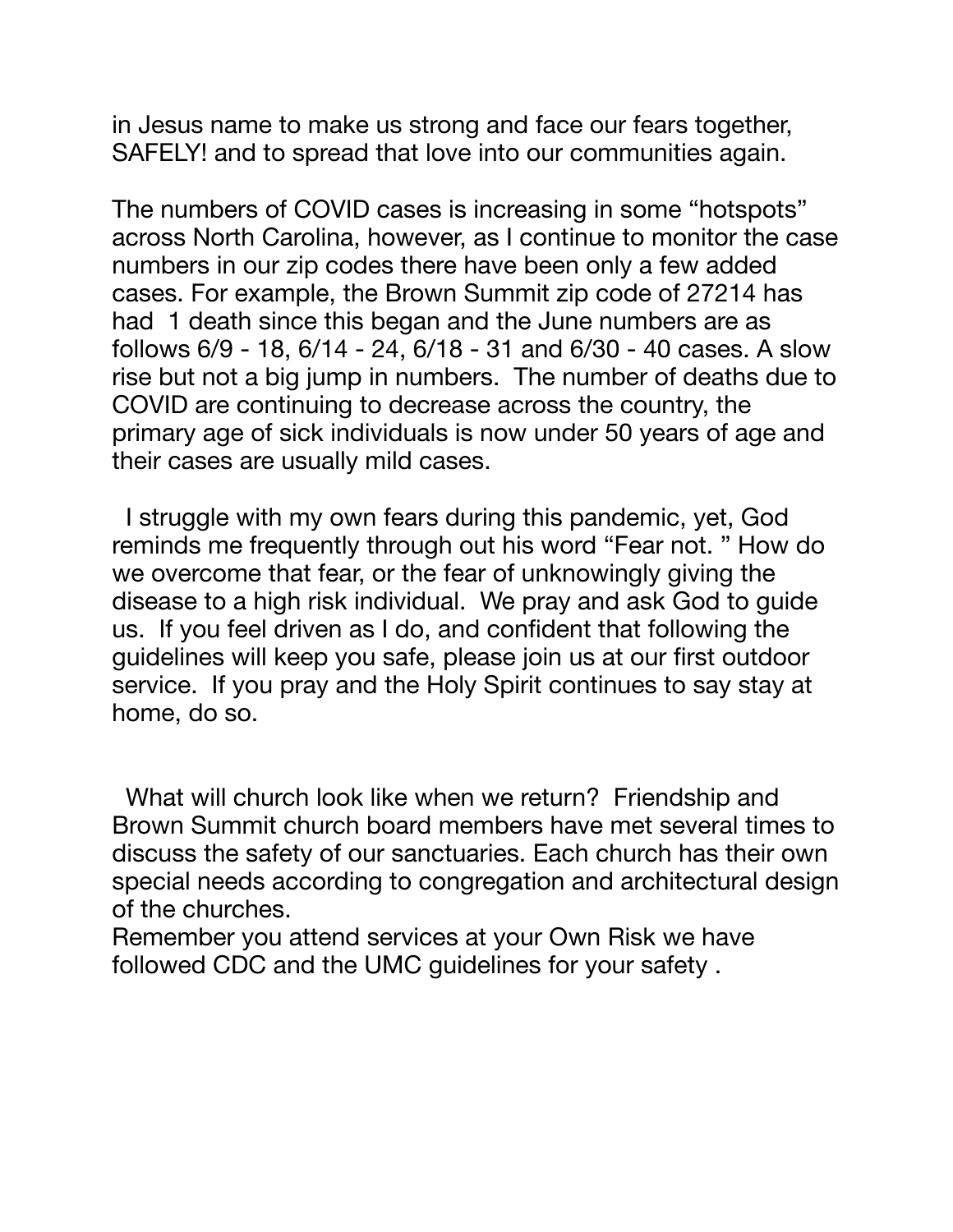Outdoor worship (If implemented) :

 Friendship will host outdoor worship for both churches. The service will be behind the church on the concrete pad.

- 1. Masks will be required.
- 2. Social distancing of 6 feet for non-family members is required.
- 3. You will need to provide your own chair.
- 4. A volunteer will direct where to place your chair.
- 5. There will be no singing.
- 6. At present there is not a plan for staying in your car to listen to the sermon.
- 7. If you are sensitive to the heat and have issues with code orange days with poor air quality please stay at home and continue to view the sermon on line. ( Cooler days are coming)
- 8. No restroom will be available unless it is a dire emergency. A volunteer designated for questions will be identified at the beginning of the service and will open the appropriate door for you to enter.
- 9. Children need to remain with their families at all times.
- 10. Hand sanitizer will be available and masks if needed.
- 11. Any socializing will require you to remain 6 feet apart and your designated volunteer will remind you if needed.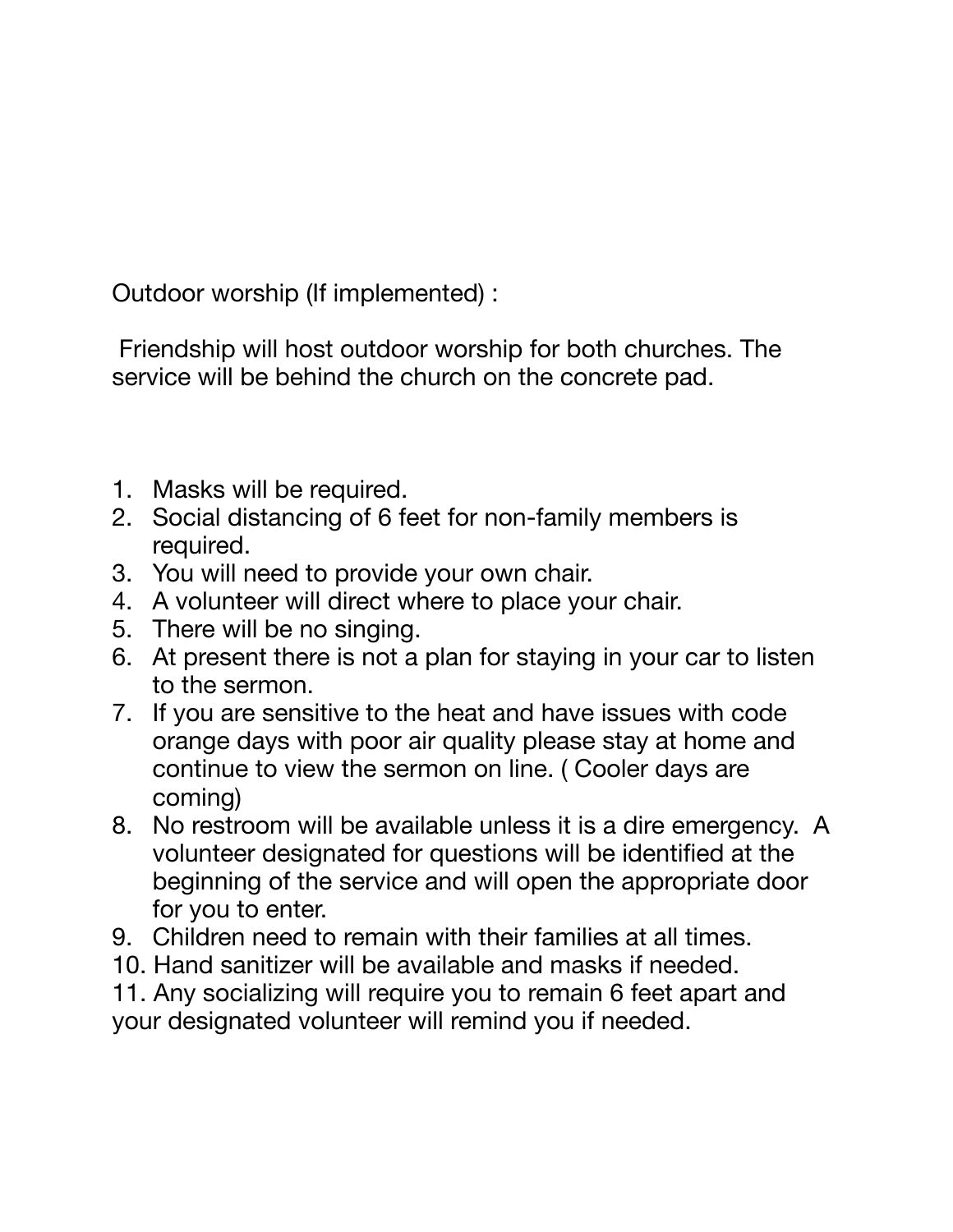The basic plan for Indoor worship (upon approval of the UMC) is as follows:

- 1. ALL congregants must wear a mask. If you do not have one, one will be provided.
- 2. A trained volunteer will direct you to the first station (location will vary according to church) where you will have your temperature checked and verify you have no symptoms or have been knowingly exposed to COVID in the last 14 days.
- 3. You will sign in each member of your family at the next station. Brown Summit members will sign in at their pew. This is for contact tracing if someone becomes sick. A sanitized pen will be provided to sign in.
- 4. Before entering the church you will go to the hand sanitizer station and sanitize your hands for 30 seconds before being seated.
- 5. A trained volunteer will direct you to your pew. Family members that live together may all sit on the same pew.
- 6. Every other pew has been cordoned off, so there will be an empty pew row in front and behind you.
- 7. Hand sanitizer is available at each pew.
- 8. All hymnals, bibles, paper and pencils have been removed from the sanctuary. Please feel free to bring your own bible.
- 9. There will be no singing because of the increase aerosol transmission of viral particles.
- 10. There will be no children's church provided.
- 11. One bathroom will be provided for emergencies. The women's bathroom has been designated as the unisex bathroom. Sanitize your hands before entering the restroom